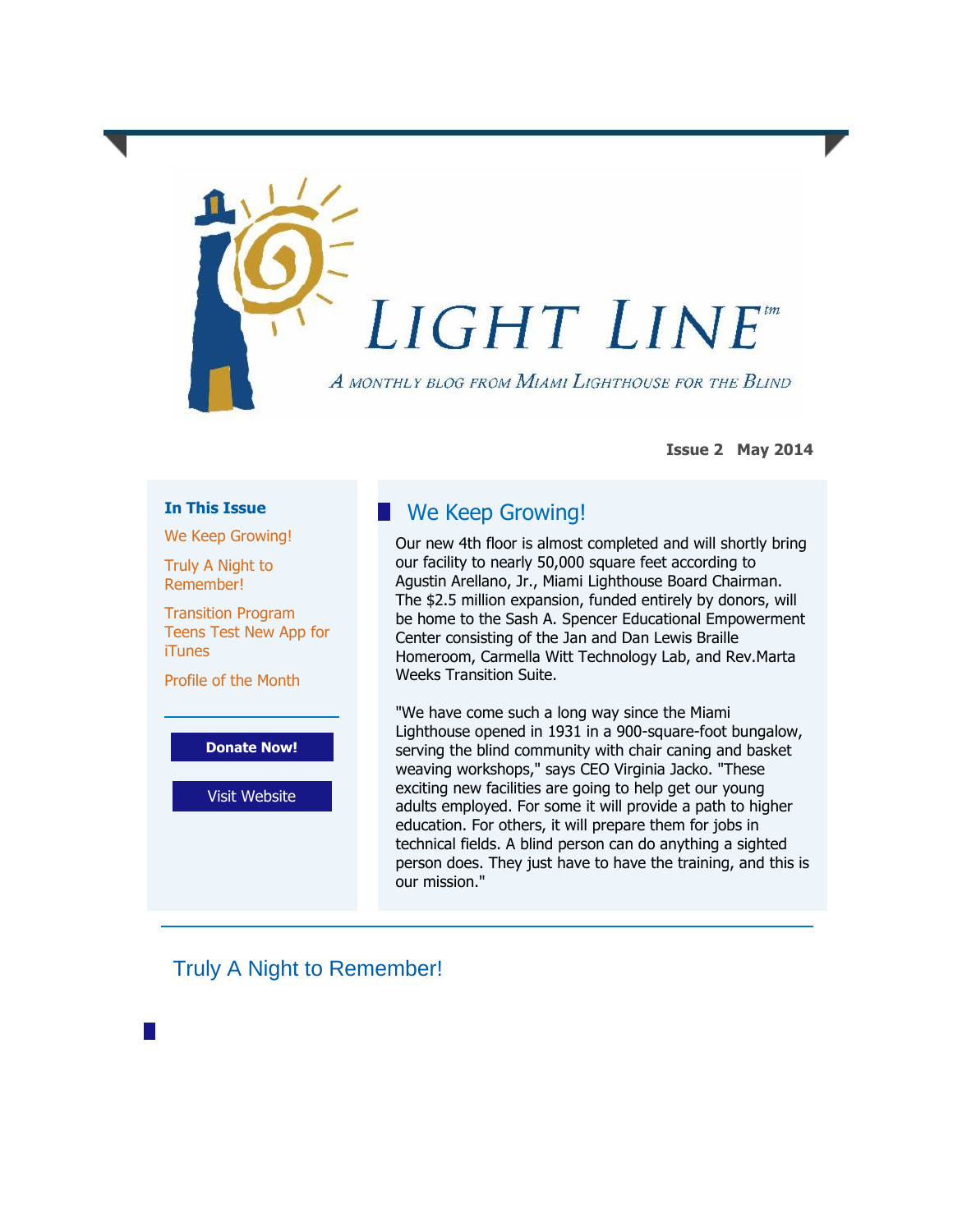The food was fabulous and the music magical! More than 200 guests gathered for "Music Under The Stars: Bon Appétit Miami" on Wednesday evening, April 30th. The weather was equally spectacular as guests dined on delicacies from Whisk, City Hall The Restaurant, Perricone's Market Place, Chocolate Fashion, OTC, Shorty's Barbecue, El Carajo International Tapas and Wine and more, while sipping on drinks from Tito's Handmade Vodka and Rex Goliath Wine.

A sparkling special appearance by Latin Grammy award winner Paul Hoyle was backed up by musicians from the Miami Lighthouse Better Chance Music Production Program™. Guests also participated in a super silent auction, all to benefit our very important Heiken Children's Vision Program which provides free comprehensive eye examination and prescription glasses to financially disadvantaged schoolchildren who have no insurance for eye care.

Pictured (left): Peter Harrison receives recognition for three generations of Harrison Family board leadership including participation in the founding of Bascom Palmer Eye Institute. Pictured (right): David Samson is honored by Miami Lighthouse in recognition of our Heiken Children's Vision Program being selected as a Marlins Charity Partner in 2013 and 2014 by the Marlins Foundation.





Dr. Eduardo Alfonso, Chairman, Bascom Palmer Board Director Ray Casas, Miami Marlins Eye Institute, Board Director Peter Harrison, President & CEO Virginia Jacko, Board Chairman Agustin Arellano, Jr., Board Director Louis Nostro, Esq.

President David Samson, President & CEO Virginia Jacko

## **The Transition Program Teens Test New App for iTunes**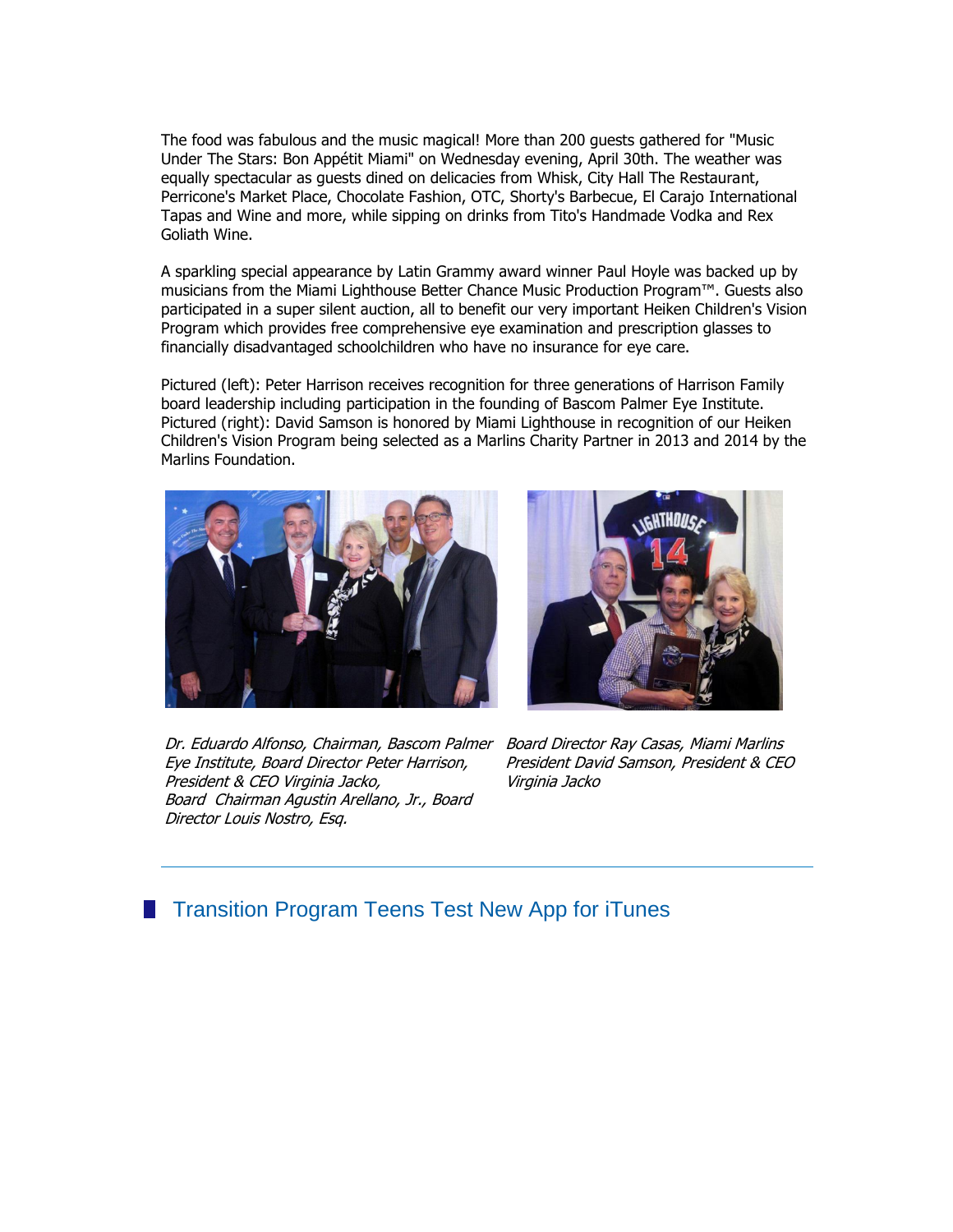Students in the Miami Lighthouse Transition Program served as prototype testers for "Blindfold Driver," a new application designed for teenagers who are visually impaired. The students had the unique opportunity of helping software designer Marty Schultz with their own suggestions and improvements for the game.

Unlike most games available for download from iTunes, "Blindfold Driver" players must use their ears, not their eyes, to play. The screen remains dark at all times as the player drives his or her car by listening to the environment via headphones and steering by tilting the iPad or iPhone left and right. The game is also fun for sighted kids to play after bedtime when their parents think they are asleep!

Profile Of The Month *Meet Emily Nostro, Transition Program Specialist*



Emily Nostro (center) with Transition Program Participants